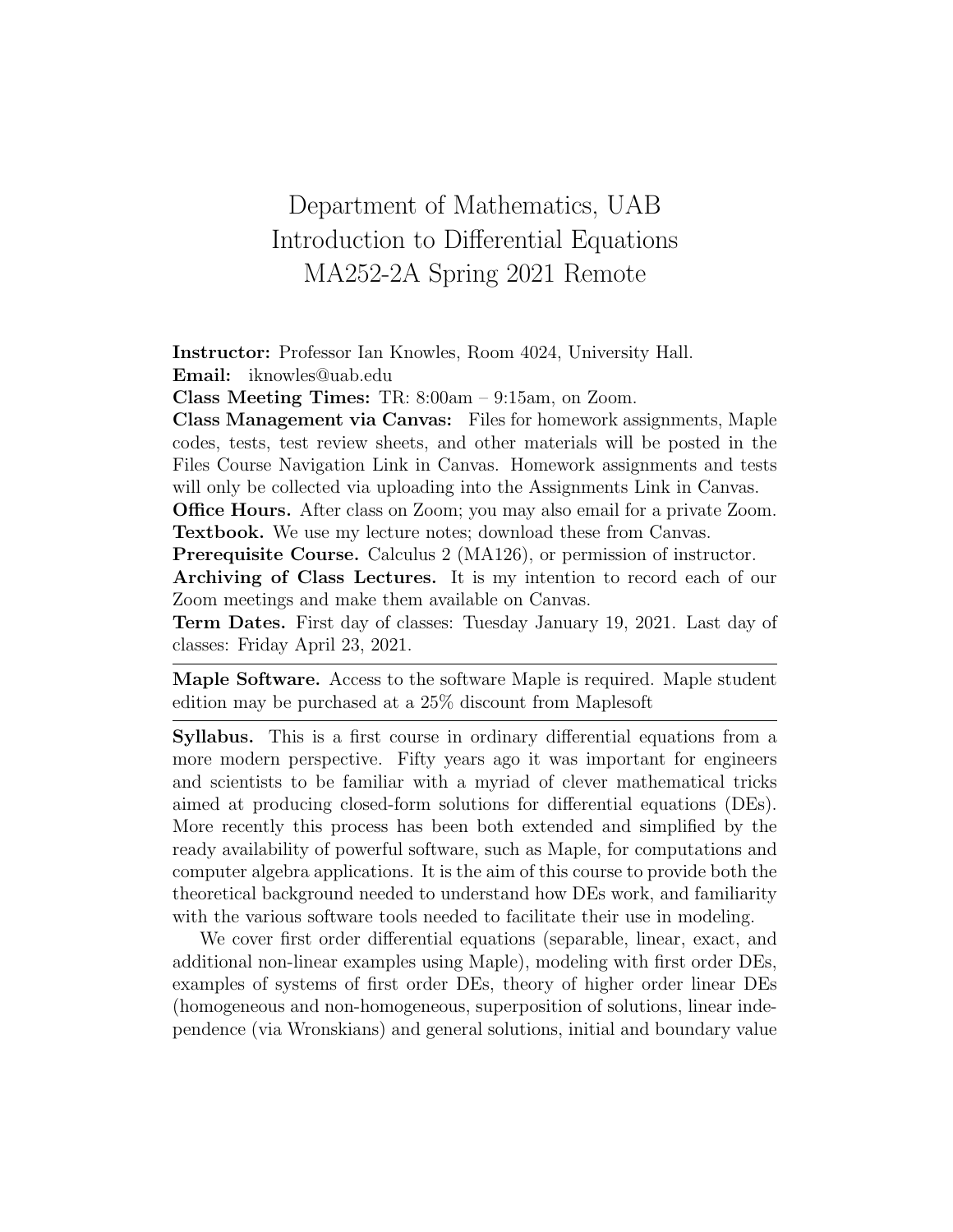problems), solution of constant coefficient homogeneous linear equations, non-homogeneous linear equations by variation of parameters and Green's functions, with complicated cases done using Maple, and the theory and application of Laplace transforms. Modeling projects in the course will emphasize the use of Maple to do the heavy lifting.

Grading. There will be approximately one graded homework assignment per week; these collectively will constitute 50% of the course grade. There will be two Zoom tests: the first is on Thursday February 25, and the second is on Tuesday April 20; each counts 25% of the course grade. There is no final examination. Your final grade is determined from your course grade according to the following table:

| Course Grade: 88-100 75-87 62-74 50-61 below 50 |  |  |  |
|-------------------------------------------------|--|--|--|
| Final Grade:   A                                |  |  |  |

Homework and Test File Submission For each homework assignment and test you are required to upload in Canvas a single pdf file on or before the due time. You should note that files larger than 15MB may cause problems in Canvas. For assignments that use Maple you can use the "save as pdf" printing option inside Maple. If you prefer to use paper, homework sheets and printed test files can be scanned to a single pdf file using a mobile scanning app such as Adobe Scan, for example. One can also combine scans by including them as graphics components in a word processor, as long as you output a pdf file at the end, and observe the following assignment rules.

Assignment Rules. All assignments must be your own work; do not copy the work of others or allow your work to be copied. Each assignment must be written as a report in your own words, adhering to the guidelines listed below. Points may be deducted for transgressions of these rules. You can add commentary to a Maple worksheet using the Maple "text" facility, or leave space for the later insertion of hand-written material; see the sample assignment Files/Assignments/ass0.pdf on Canvas.

- 1. Your name, class (MA252-2A), semester (Spring 2021), and assignment number appears at the beginning of your report.
- 2. Each question and part of question must be clearly numbered; the questions (and parts thereof) must appear in INCREASING order in your report; infractions will incur an "out of order" penalty.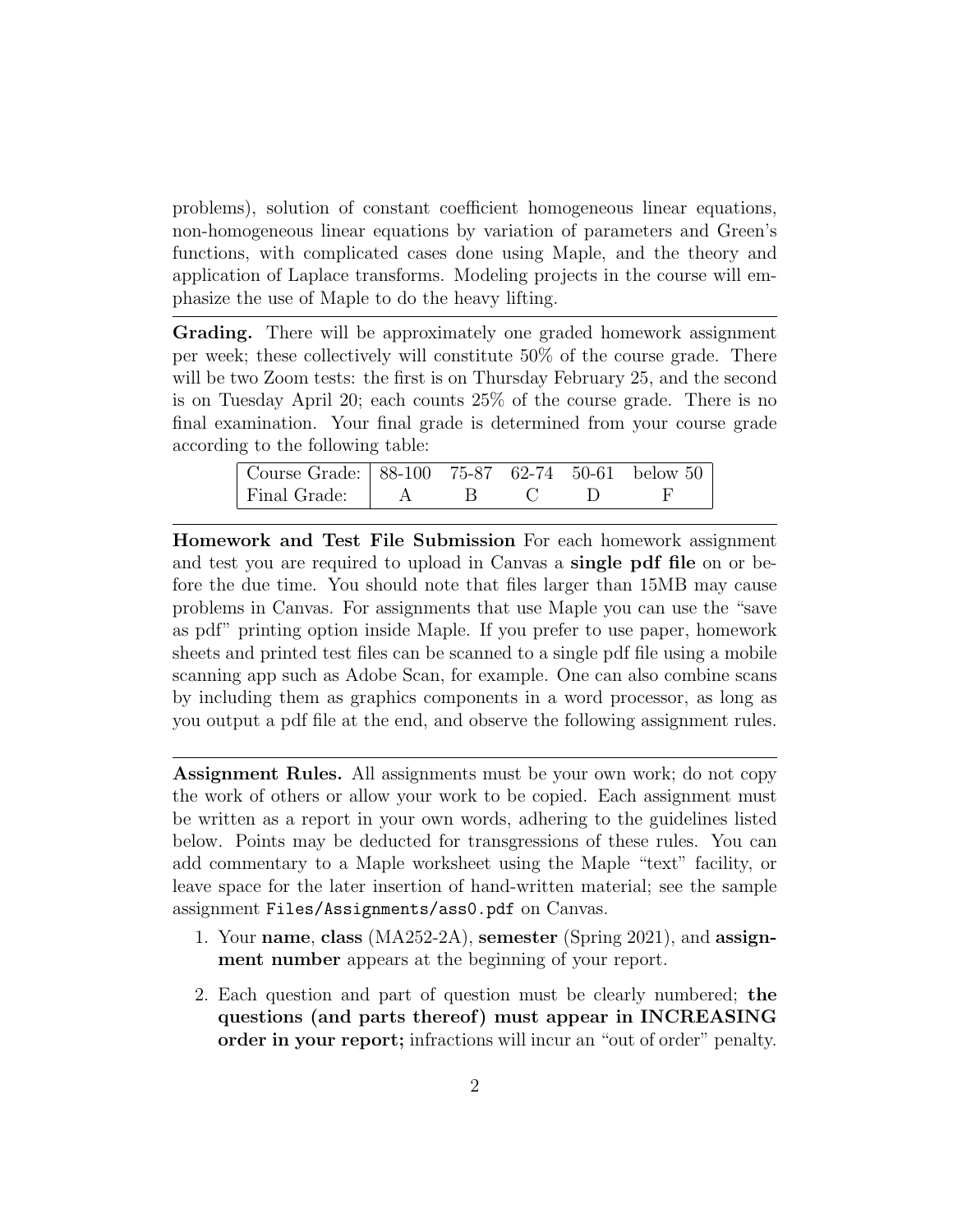- 3. Add text commentary explaining each Maple step (or group of steps).
- 4. Use the Maple text editor to interleave text and Maple material. You can mix Maple and hand-written text by leaving a space in your Maple file for later insertion of your hand-written material. No "Maple appendices"<sup>[1](#page-2-0)</sup> are permitted; your report needs to be a logical and continuous blend of explanatory text and Maple output.
- 5. Clearly label your answers and/or conclusions.

Aims of the Course Upon successful completion of the course a student should

- be familiar with the standard types of ordinary differential equations and their methods of solution;
- understand that differential equations provide a precise quantitative connection between the laws of Physics and modeling applications in Science and Engineering;
- be able to use computer algebra software (such as Maple) to facilitate the computations that arise in practical modeling projects.

Reference Books. As mentioned above, there is no prescribed textbook for this course. Many books, such as A First Course in Differential Equations with Modeling Applications, Dennis G Zill, Brooks/Cole, any edition, or Elementary Differential Equations and Boundary Value Problems, William E. Boyce and Richard C. DiPrima, Wiley, any edition, cover well the theoretical material in the course. Likewise, there is no text for the modeling component of the course, which we do as an zoom-class/homework activity. Regular Zoom attendance is highly recommended for this reason. I will provide files for the assignments and Maple work, and review problem files for the tests.

<span id="page-2-0"></span><sup>&</sup>lt;sup>1</sup>i.e. all of the Maple output glomped together at the end of the report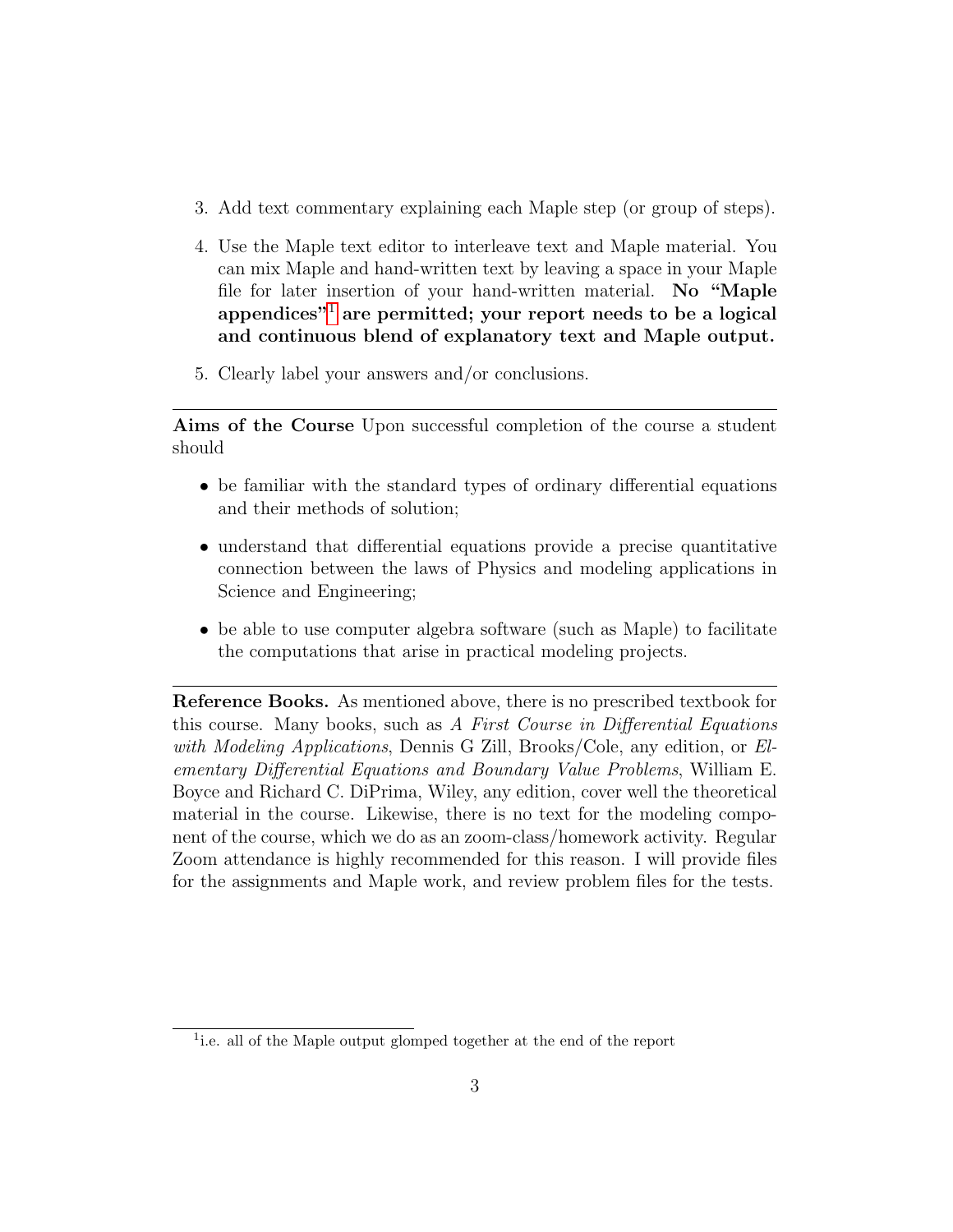Class Schedule.

| Week            | <b>Tuesday</b>               | Thursday          |  |  |
|-----------------|------------------------------|-------------------|--|--|
| $01/19 - 01/22$ | First Class                  |                   |  |  |
| $01/25 - 01/29$ | Assignment 1 due in Canvas   |                   |  |  |
| $02/01 - 02/05$ | Assignment 2 due in Canvas   |                   |  |  |
| $02/08 - 02/12$ | Assignment 3 due in Canvas   |                   |  |  |
| $02/15 - 02/19$ | Assignment 4 due in Canvas   |                   |  |  |
| $02/22 - 02/26$ | Review for Test 1            | Test 1 on Zoom    |  |  |
| $03/01 - 03/05$ |                              |                   |  |  |
| $03/08 - 03/12$ | Assignment 5 due in Canvas   |                   |  |  |
| $03/15 - 03/19$ | Assignment 6 due in Canvas   |                   |  |  |
| $03/22 - 03/26$ | Assignment 7 due in Canvas   |                   |  |  |
| $03/29 - 04/02$ | Assignment 8 due in Canvas   |                   |  |  |
| $04/05 - 04/09$ | Assignment 9 due in Canvas   |                   |  |  |
| $04/12 - 04/16$ | Assignment 10 due in Canvas  | Review for Test 2 |  |  |
| $04/19 - 04/23$ | Test 2 on Zoom               | Last Class        |  |  |
| $04/26 - 04/30$ | No Final Exam in this course |                   |  |  |

UAB DSS Accessibility Statement. The University of Alabama at Birmingham is committed to providing an accessible learning experience for all students. If you are a student with a disability that qualifies under Americans with Disabilities Act (ADA) and Section 504 of the Rehabilitation Act, and you require accommodations, please contact Disability Support Services for information on accommodations, registration and procedures. Requests for reasonable accommodations involve an interactive process and consist of a collaborative effort among the student, DSS, faculty and staff. If you are registered with Disability Support Services, please contact DSS to discuss accommodations that may be necessary in this course. If you have a disability but have not contacted Disability Support Services, please call (205) 934-4205, visit their website, or their office located in Hill Student Center Suite 409.

UAB Title IX Statement. The University of Alabama at Birmingham is committed to providing an environment that is free from sexual misconduct, which includes gender-based assault, harassment, exploitation, dating and domestic violence, stalking, as well as discrimination based on sex, sexual orientation, gender identity, and gender expression. If you have experienced